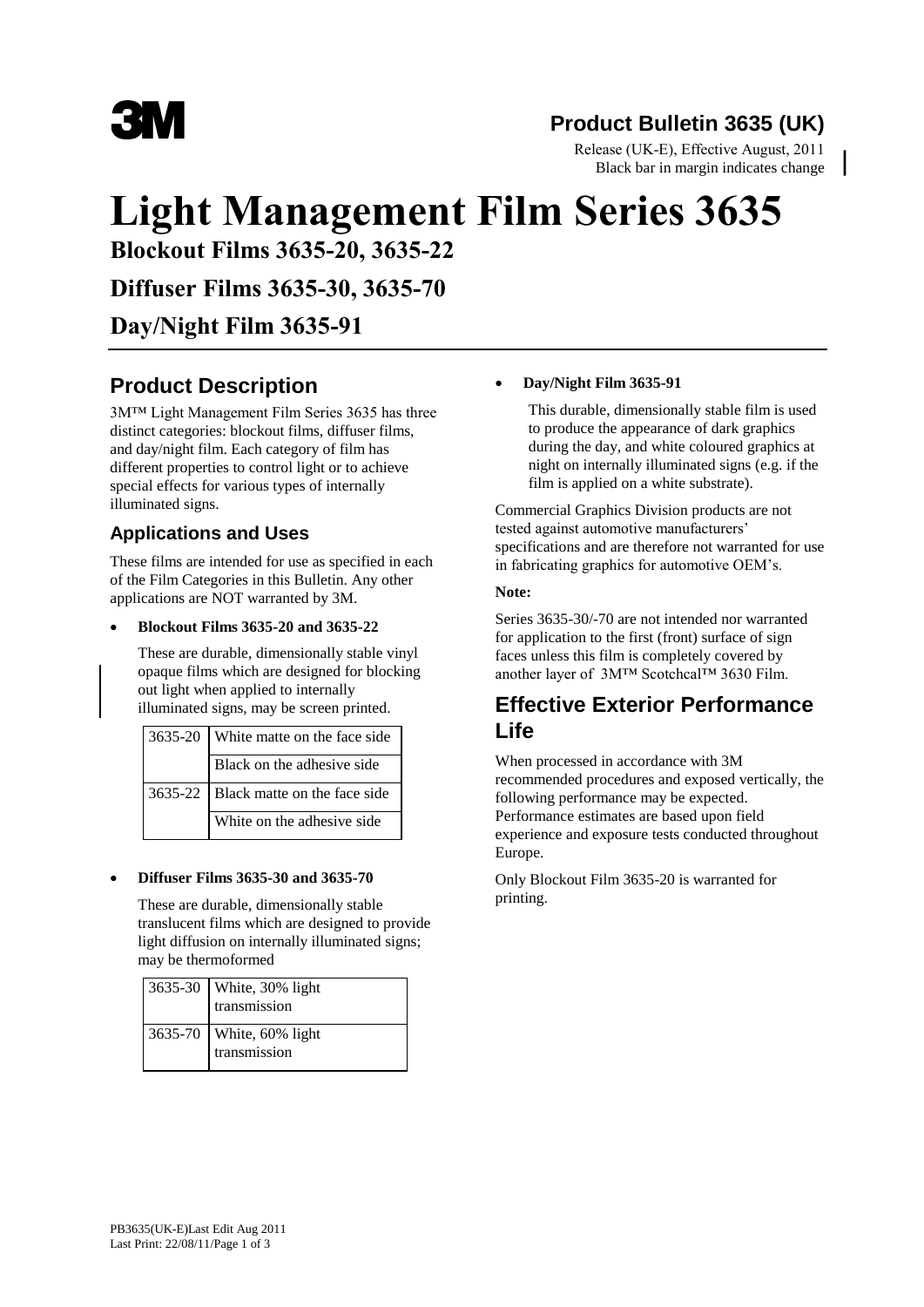#### **Warranties (Years)**

|                                 |   |      |   |                | With              |                |               |
|---------------------------------|---|------|---|----------------|-------------------|----------------|---------------|
| <b>Application</b>              |   | Zone |   |                | 3640/3642         |                |               |
|                                 |   |      | 2 | - 3            | 1                 | $\overline{2}$ | 3             |
| $3635 - 20/ -22$                | V | 10   | 7 | $\sqrt{5}$     | 12                | 9              | 7             |
|                                 | H |      |   |                | 7                 | 5              | 4             |
| 3635-30/-70                     | V | 10   | 7 | 5              | 12                | 9              | 7             |
| (Vertical Exposure Only)        |   |      |   |                |                   |                |               |
| 3635-91                         | V | 9    | 6 | $\overline{4}$ | 11                | 8              | 6             |
|                                 | H |      |   |                | 6                 | 4              | $\mathcal{R}$ |
| Blockout Film 3635-20.          |   |      |   |                |                   |                |               |
| <b>Printed with ink series:</b> |   |      |   |                | <b>Ink Clear:</b> |                |               |
| 1900 Series. Line inks          |   | 5    | 4 | 3              | 1920              |                |               |
| 9700 Series UV Inks             |   |      | 5 | 3              | 9720              |                |               |

**Zones:** 1: Northern & Central Europe. 2: Mediterranean Europe. 3: Middle East & Northern

Africa.

 $V$  - Vertical or within  $10^{\circ}$  of vertical exposure.

 $H$  - Horizontal, or more than  $10^{\circ}$  of vertical exposure.

The film's warranted period will vary, depending on which substrate the film is applied to. This matrix indicates the films intended use. For other applications, contact your local 3M sales representative.

# **Fabrication**

#### **Premasking / Prespacing**

| <b>Conditions</b>         | <b>3M Application Tapes</b> |
|---------------------------|-----------------------------|
| <b>Unprocessed</b>        |                             |
| General Premasking        | <b>SCPS-100</b>             |
| General Prespacing        | SCPS-2                      |
| Processed: (3635-20 only) |                             |
| <b>Series 1900 Inks</b>   |                             |
| General Premasking        | <b>SCPS-100</b>             |
| <b>General Prespacing</b> | <b>SCPS-100</b>             |
| 9700 Series UV ink        |                             |
| General Premasking        | SCPM-44X                    |
| General Prespacing        | SCPS-2                      |

# **Chemical and Physical Properties**

Values given are typical and are not for use in specifications. If a custom specification is desired, a request should be submitted through your sales representative. The data given below is for unprinted film

#### **Physical Properties**

| <b>Property</b>                                                  | <b>Metric Units</b>                                                                       |  |  |
|------------------------------------------------------------------|-------------------------------------------------------------------------------------------|--|--|
| <b>Thickness</b>                                                 | $0.08$ mm - $0.10$ mm                                                                     |  |  |
| Tensile Strength                                                 | 0.9 kg/cm min. at $23^{\circ}$ C                                                          |  |  |
| Elongation (ISO 1184-<br>1983)                                   |                                                                                           |  |  |
| Series 3635-20/-22<br>Series 3635-30/-70                         | 50% at $23^{\circ}$ C<br>100% at $23^{\circ}$ C                                           |  |  |
| Dimensional Stability                                            | 0.4 <sub>mm</sub>                                                                         |  |  |
| Reverse Impact<br>Resistance                                     | No effect                                                                                 |  |  |
| <b>Temperature Range</b><br>Series 3635-20/-22/-<br>$30/-70/-91$ | -29 $\rm{^{\circ}C}$ to +80 $\rm{^{\circ}C}$                                              |  |  |
| <b>Light Transmission</b>                                        | 3635-20 less than 1%<br>3635-22 less than 1%<br>3635-30 30%<br>3635-70 60%<br>3635-91 47% |  |  |
| Adhesive                                                         | <b>Transparent Pressure</b><br>Sensitive                                                  |  |  |
| <b>Application Temperature</b><br>Range*                         | $16^{\circ}$ C – 38 $^{\circ}$ C                                                          |  |  |
| Liner                                                            | 781b White Kraft Paper                                                                    |  |  |
| Adhesion to Acrylic<br>Panels                                    | $0.7$ kg/cm                                                                               |  |  |

*\*For applications nearing the minimum temperature range, please contact your local technical service representative to confirm suitability of application*

#### **Chemical Resistance**

| <b>Chemical Agent</b>                           | <b>Exposure</b><br>Time | <b>Results</b> |
|-------------------------------------------------|-------------------------|----------------|
| Water at 32°C                                   | 24 hours                | No effect      |
| 50/50 Ethylene Glycol /<br>Water Reference Fuel | 24 hours                | No effect      |
| 85% Mineral Spirits / 15%<br>Xylol              | 1 hour                  | No effect      |
| SAE 20 Motor Oil                                | 24 hours                | No effect      |
| JP-4 Fuel                                       | 1 hour                  | No effect      |
| 10% Hydrochloric Acid                           | $10 \text{ mins}$       | No effect      |
| 10% Ammonium Hydroxide                          | $10 \text{ mins}$       | No effect      |
| VM&P Naphtha                                    | $10 \text{ mins}$       | No effect      |
| Mineral Spirits                                 | 10 mins                 | No effect      |
| Methyl Alcohol                                  | 10 mins                 | No effect      |